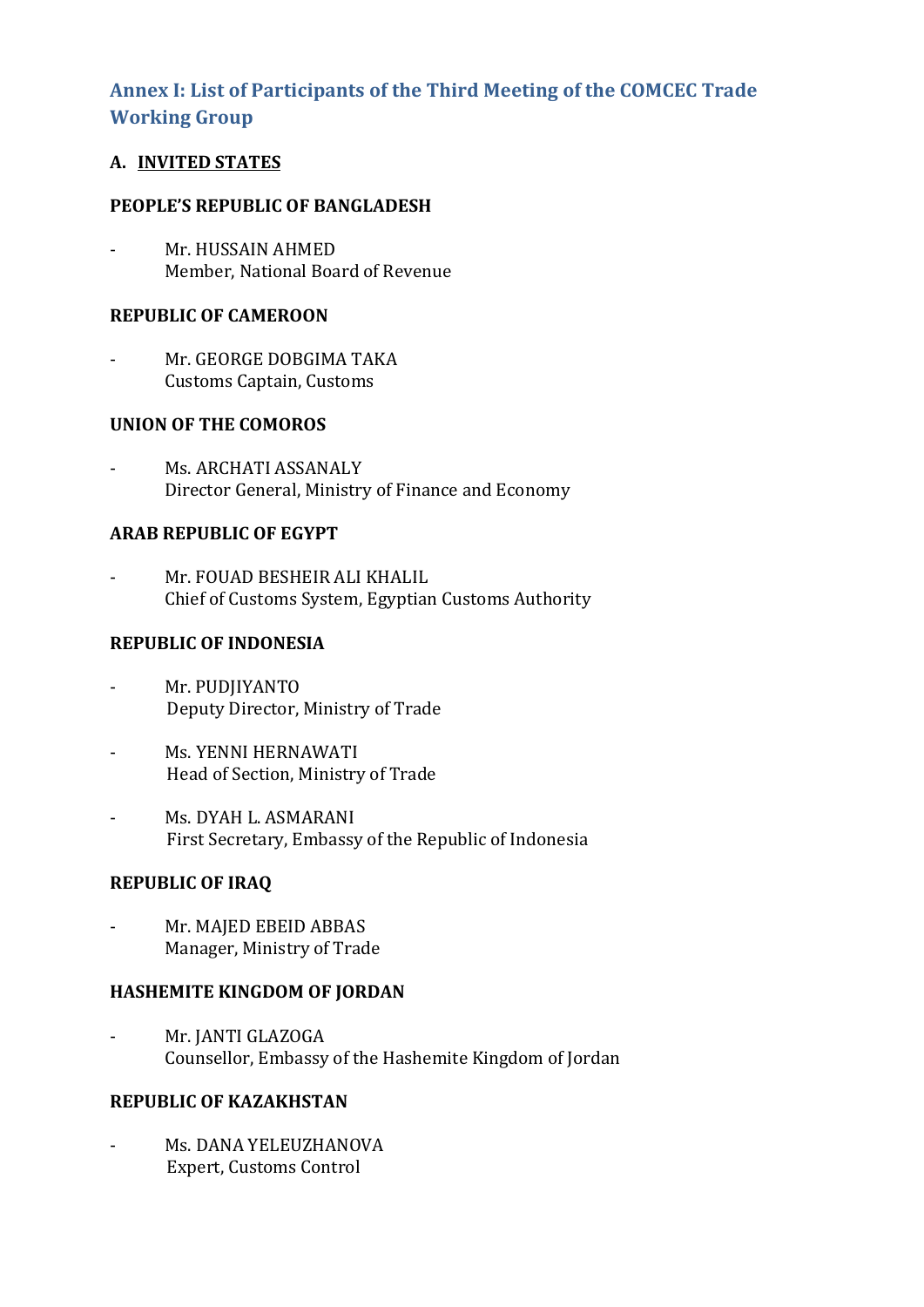Ms. BIBINUR SARYBAYEVA Expert, Customs Control

### **STATE OF LIBYA**

Mr. ESAM ALMALHUOF Employee, Ministry of Economy

#### **MALAYSIA**

Mr. JAMAL ISMAIL Senior Director, Customs

### **REPUBLIC OF MALI**

Mr. SIDI MOHAMED ICHRACH Councilor, Ministry of Trade

### **KINGDOM OF MOROCCO**

Mr. MOHAMMED ZERROUKI First Undersecretary, Embassy of Morocco in Ankara

# **SULTANATE OF OMAN**

- Mr. SHAIKHAN MOHAMMED AL-SALMI Advisor, Ministry of Commerce and Industry
- Mr. SALIM AL HAJRI Economic Researcher, Supreme Council for Planning

### **STATE OF PAKISTAN**

- Mr. MIAN ATIF SHARIF First Secretary, Embassy of Pakistan

# **STATE OF PALESTINE**

- Ms. AWATIF ABDALLAH Director, Customs Procedures
- Ms. MANAL DASOUQI Acting Director General, Ministry of National Economy

### **STATE OF QATAR**

- Mr. NAYEF HAMAD AL-HAJRI Head of Foreign Trade Development, Ministry of Business and Trade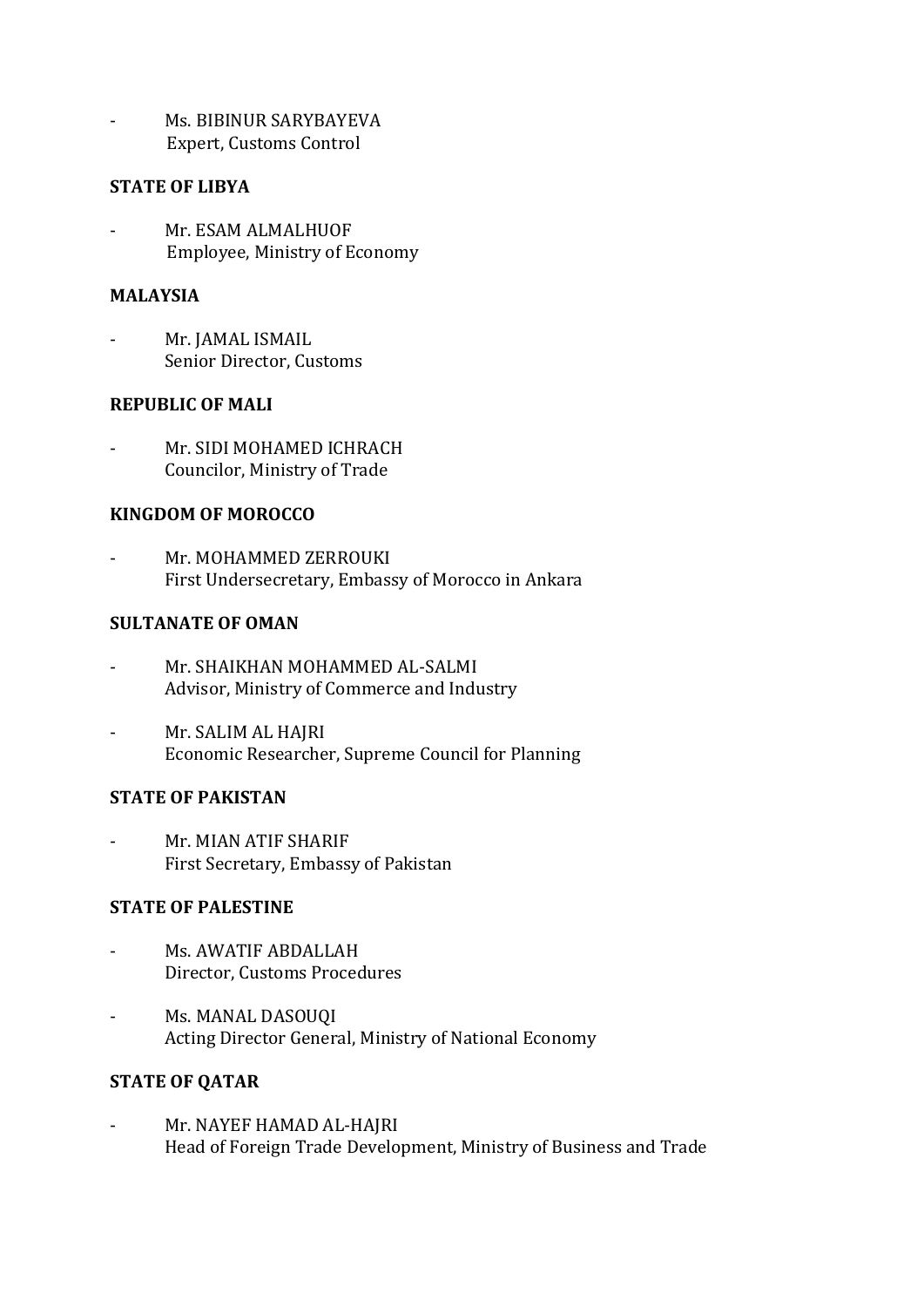#### **KINGDOM OF SAUDI ARABIA**

Mr. ANWAR BINHASUSAH Deputy Commercial Attache, Consulate of Saudi Arabia in İstanbul

### **REPUBLIC OF SUDAN**

- Mr. ALI GIDDO ADAM Colonel, Customs
- Mr. ABDELAZIZ MABROUK Director General, Ministry of Trade

## **REPUBLIC OF TUNISIA**

Mr. SAMI BELHAJ JRAD Head of Service, Ministry of Finance

### **REPUBLIC OF TURKEY**

- Ms. MÜGE VAROL ILICAK Director General, Ministry of Economy
- Ms. ELÇİN EDİS Head of Department, Ministry of Economy
- Ms. DİDEM DİRLİK Head of Section, Ministry of Customs and Commerce
- Mr. TOLGA TUNCER Expert, Ministry of Economy
- Ms. ZÖRE AKŞAHİN ŞİMŞEK Expert, Ministry of Economy
- Mr. KERİM TOKGÖZ Expert, Ministry of Customs and Commerce
- Ms. MEHTAP ARDIÇ TİREN Expert, Ministry of Customs and Commerce
- Ms. EMİNE BİLGEHAN DAĞKIRAN Expert, Ministry of Customs and Commerce
- Mr. OKTAY AYDINOĞLU Department Chief, Turkish State Railways (TCDD)
- Mr. AYHAN ER Engineer, Turkish State Railways (TCDD)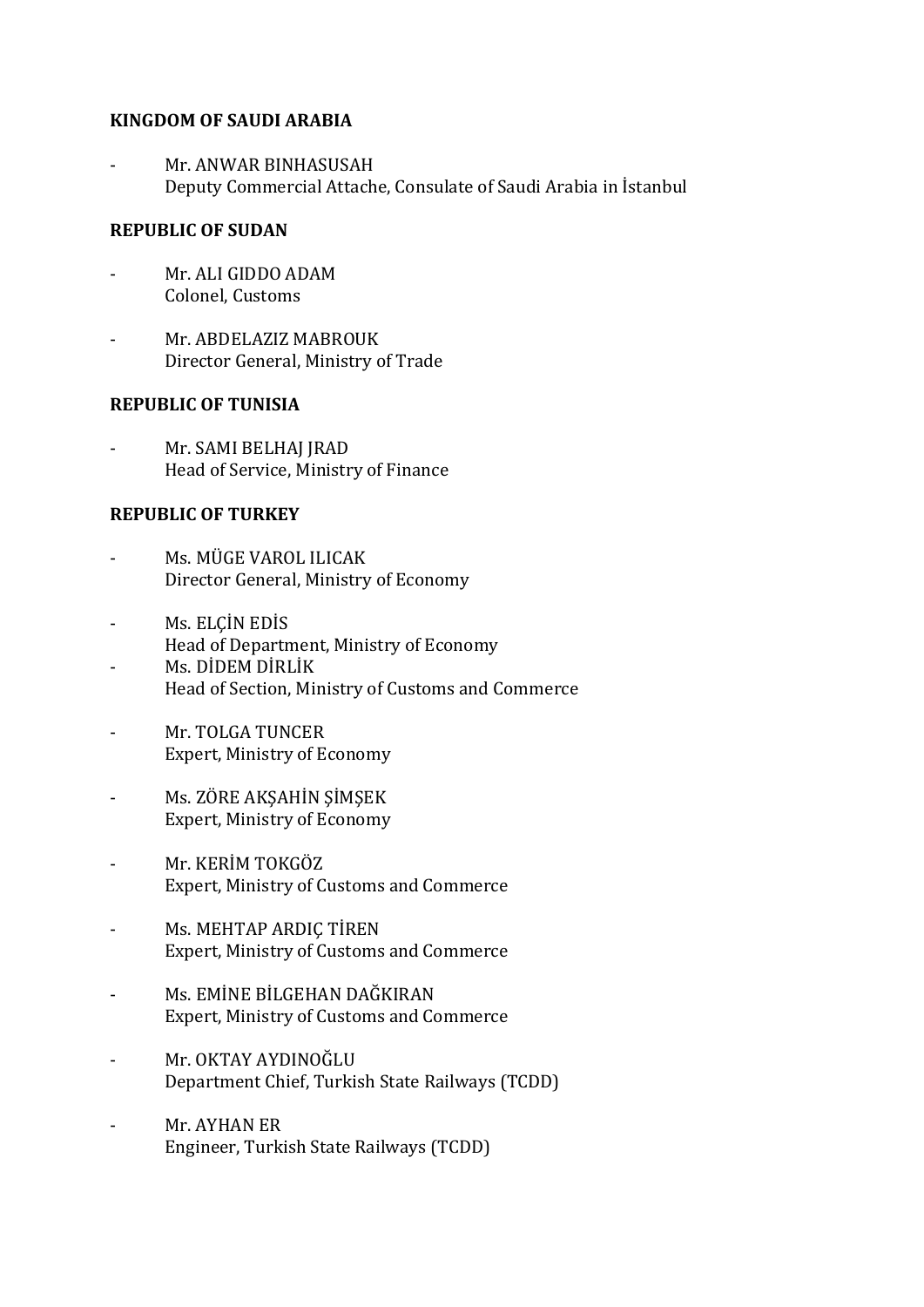- Ms. YILDIZ TEZCAN Staff, Turkish State Railways (TCDD)
- Mr. ÖZGÜR AVCI Expert, Ministry of Transportation, Maritime and Communication
- Mr. HASAN BOZ Expert, Ministry of Transportation, Maritime and Communication
- Mr. İBRAHİM ÖZKAYA Assistant Expert, Ministry of Economy
- Ms. BURCU ÖZERGÜL Assistant Expert, Ministry of Customs and Commerce

# **REPUBLIC OF YEMEN**

Mr. HAMOOD SHAMSAN Deputy Chairman, Customs Authority

# **B. INVITED INSTITUTIONS**

# **ISLAMIC CENTRE FOR DEVELOPMENT OF TRADE (ICDT)**

Mr. AMODOU CIRE SALL Head of Department, Trade Information

### **INTERNATIONAL ISLAMIC TRADE FINANCE CORPORATION (ITFC)**

- Mr. SYED HABIB AHMED Acting General Manager Trade Cooperation and Promotion Program
- Mr. AYHAN KARACA Manager, Asia & CIS Office Trade Cooperation and Promotion Program

### **STATISTICAL, ECONOMIC AND SOCIAL RESEARCH AND TRAINING CENTRE FOR ISLAMIC COUNTRIES (SESRIC)**

Mr. KENAN BAĞCI Senior Researcher

# **THE STANDARDS AND METROLOGY INSTITUTE FOR THE ISLAMIC COUNTRIES (SMIIC)**

- Ms. EMEL GÖNÇ SG Assistant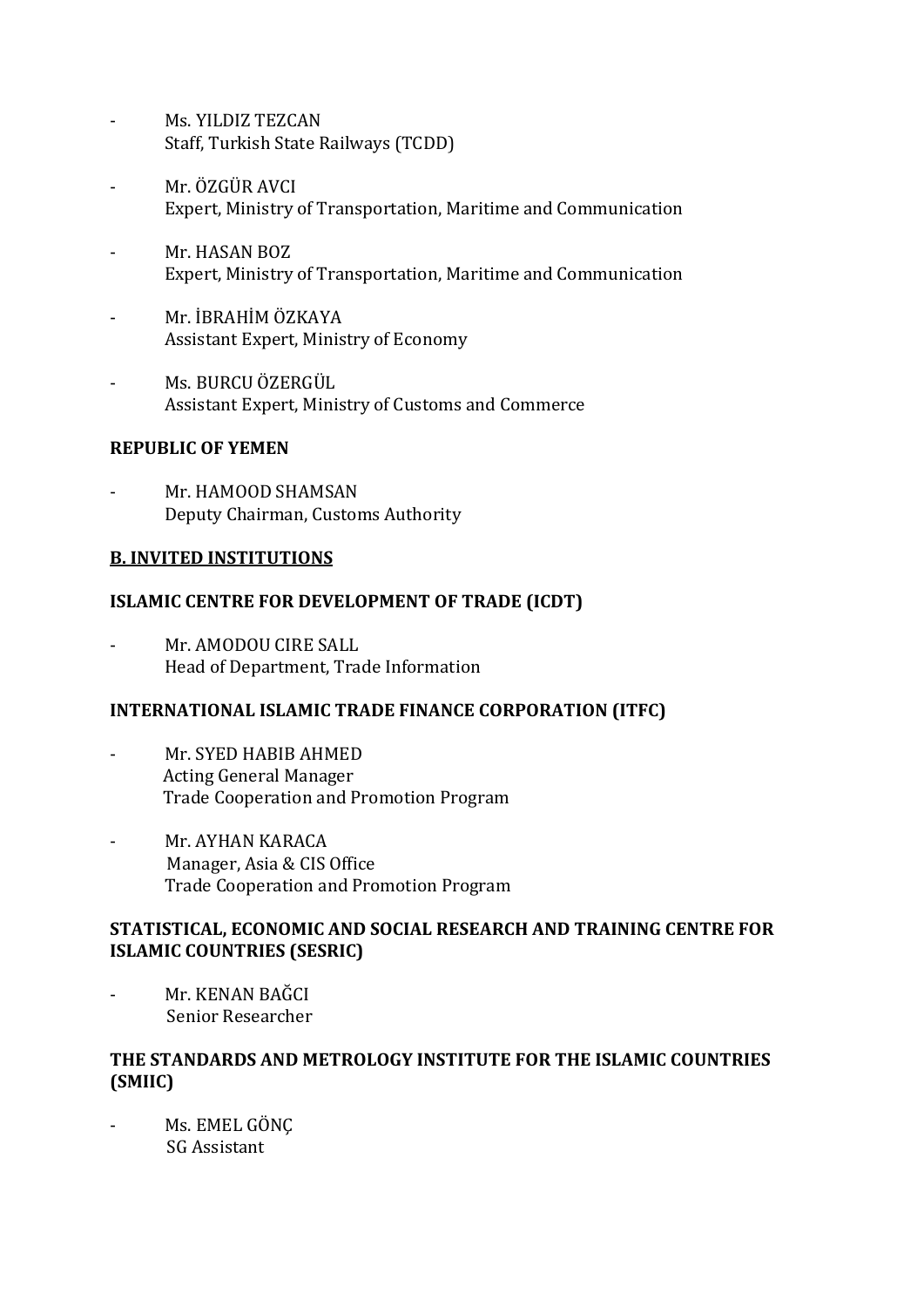#### **UNITED NATIONS CONFERENCE ON TRADE AND DEVELOPMENT (UNCTAD)**

- Mr. POUL DAMGAARD HANSEN Expert

## **WORLD CUSTOMS ORGANIZATION (WCO)**

Mr. PASHUPATI NATH PANDEY Technical Officer

#### **GAINDE 2000**

- Mr. MOR TALLA DIOP Business Development Director

### **C. COMCEC COORDINATION OFFICE**

- Mr. METİN EKER Director General, Head of COMCEC Coordination Office
- Mr. MUSTAFA TEKİN Head of Department
- Mr. MURAT DELİÇAY Expert
- Ms. VİLDAN BARAN Expert
- Mr. DENİZ GÖLE Expert
- Mr. AHMET OKUR Assistant Expert
- Mr. AYKUT YILMAZ Assistant Expert
- Mr. HASAN YENİGÜL Assistant Expert
- Mr. ENİS YILDIRIM Assistant Expert
- Mr. MEHMET AKİF ALANBAY Assistant Expert